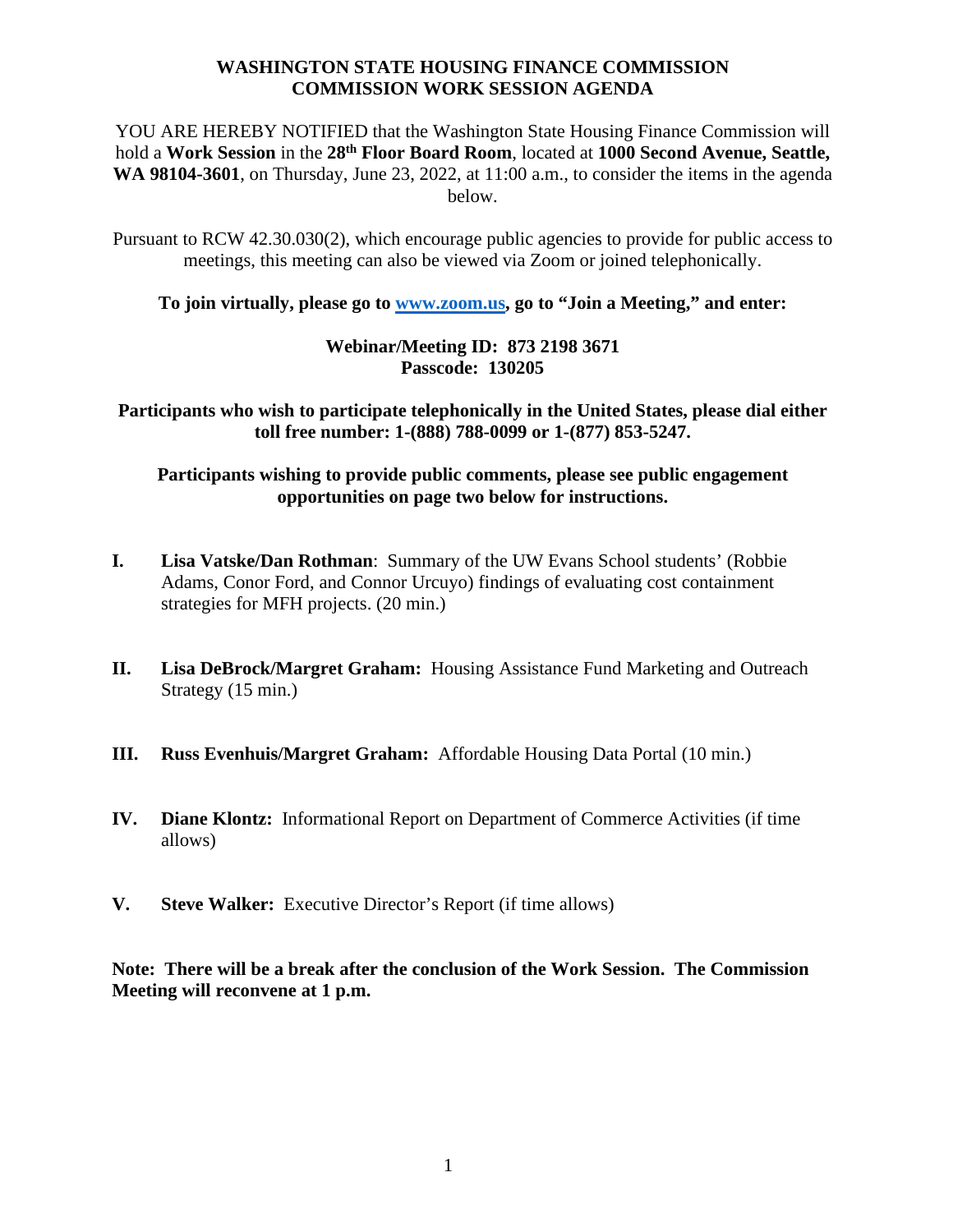## **Public Engagement at Commission Meetings**

All Special Board Meetings and Work Sessions of the Washington State Housing Finance Commission are open to the public. Our intention is to welcome all members of the public and to provide a clear and reasonable process through which they can share their thoughts with us.

#### **Different ways to Join a Commission Meeting:**

- 1. Click **[here](https://us02web.zoom.us/s/87321983671?pwd=Z0lJNURnKys5Q2g0UGVFbjZQbnBzUT09)** to go to the meeting directly
- 2. At [www.zoom.us,](http://www.zoom.us/) go to "Join a Meeting," and enter:
	- Webinar/Meeting ID: **873 2198 3671**
	- Passcode: **130205**
- 3. To participate by phone, dial toll-free in the U.S. either: **1-(888)-788-0099 or 1-(877)-853-5247**.
- 4. Members of the public can attend either or both the 11 a.m. Work Session and/or the 1 p.m. Special Meeting in-person in the 28<sup>th</sup> Floor Board Room, located at 1000 Second Avenue, Seattle, WA 98104-3601.

## **During Meetings:**

During Commission board work sessions and board meetings, attendees can see and hear all presentations and business taking place. Microphones will be turned off except to receive comment during public hearings and the public general comment period.

## **Public Hearings:**

Commission meetings often include public hearings for specific housing projects or other policy decisions. Please limit comments to those directly related to the public hearing topic.

## **Public Comment:**

#### • **Purpose of Public Comment**

During this period, the Commissioners listen to public concerns and comments but do not generally engage in dialogue. Staff will follow up with commenters who request assistance or answers to questions, providing that contact information is shared. Anyone who wishes to speak during the public comment period can take this opportunity.

#### • **When to Comment**

The public comment period takes place near the end of the afternoon Commission board meeting (and not during the morning work session). The starting time for the public comment period depends on the length of the Commission's other business. Typically, the public comment period is reached after about an hour (2 p.m.) but may be sooner or later.

#### • **Raising Your Hand in Zoom or Through Phone Participation**

To give us a sense of the number of people wishing to speak and help us call on you in an orderly fashion, the meeting Chair will ask you to use the Zoom "raise hand" feature to indicate you would like to speak. People participating on the telephone can press \*9 to virtually "raise a hand." Whether or not you are able to virtually raise a hand, the chair will provide time and opportunity for all to share their comments before closing the public comment period.

#### • **Timing of Comments:**

We ask that speakers keep their comments brief (2 to 3 minutes). The chair may ask you to begin bringing your statement to a close after that time, especially if others are waiting to speak. Our intention is not to impose a specific time limit unless it seems necessary to give a large number of speakers an equal chance to share their comments.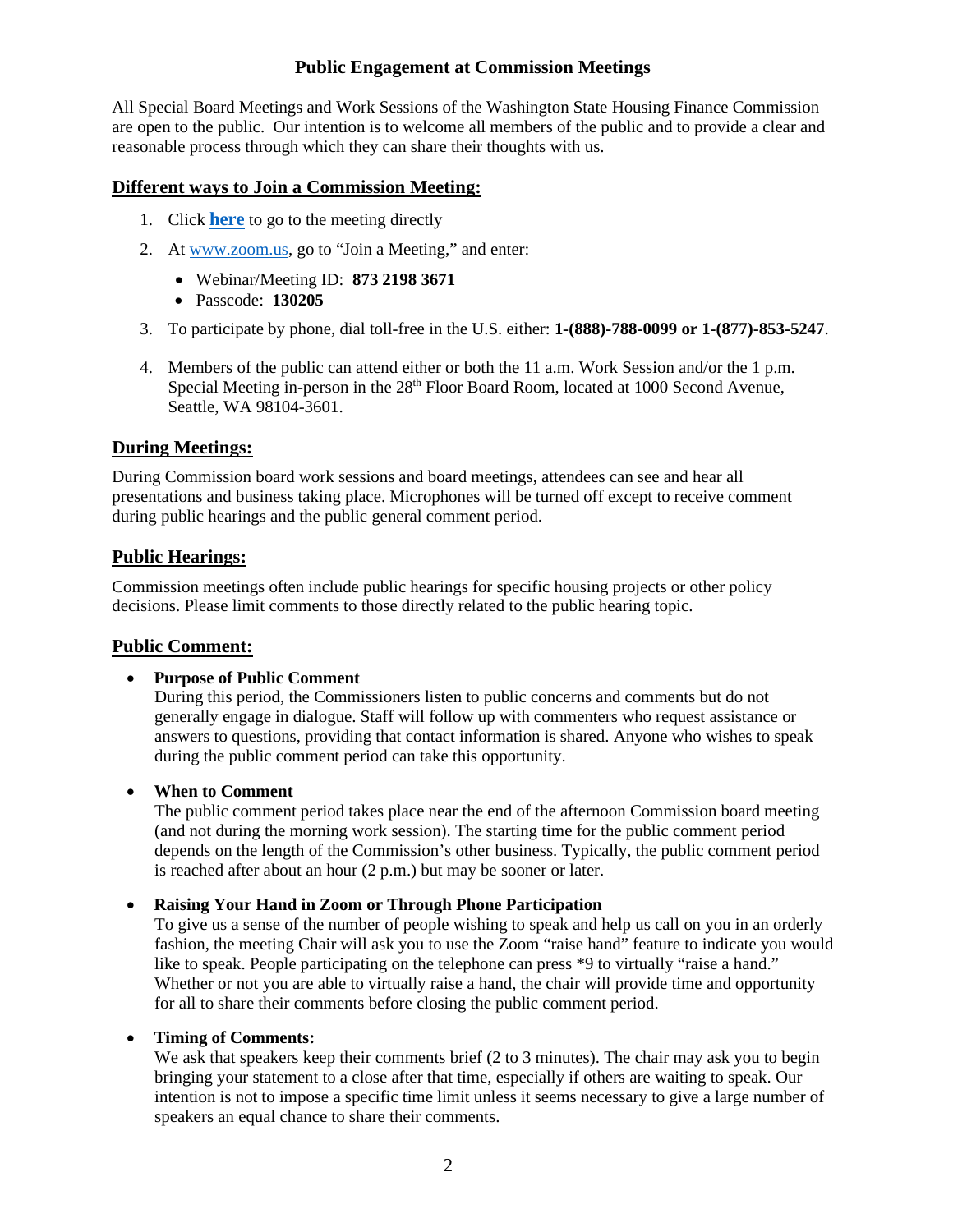## **WASHINGTON STATE HOUSING FINANCE COMMISSION COMMISSION MEETING AGENDA**

YOU ARE HEREBY NOTIFIED that the Washington State Housing Finance Commission will hold a **Special Meeting** in the **28th Floor Board Room**, located at **1000 Second Avenue, Seattle, WA 98104-3601**, on Thursday, June 23, 2022, at 1:00 p.m., to consider the items in the agenda below.

Pursuant to RCW 42.30.030(2), which encourages public agencies to provide for public access to meetings, this meeting can also be viewed via Zoom or joined telephonically.

**To join virtually, please go to [www.zoom.us,](http://www.zoom.us/) go to "Join a Meeting," and enter:**

## **Webinar/Meeting ID: 873 2198 3671 Passcode: 130205**

**Participants who wish to participate toll-free telephonically in the United States, please dial either: 1-(888) 788-0099 or 1-(877) 853-5247.**

**Participants wishing to provide public comments, please see public engagement opportunities on page two above for instructions.**

- **I. Chair: Approval of the Minutes from the May 23 & 24, 2022, Special Meeting.** (5 min.)
- **II. Chair: Conduct a Public Hearing on the following:**
	- **A. Annual public hearing for the issuance of single-family bonds Lisa DeBrock:** The Commission has determined that in order to provide affordable homeownership opportunities it is desirable to issue its singlefamily mortgage revenue bonds, in multiple programs and series to facilitate the financing of single-family housing in a total amount not to exceed \$250,000,000. (10 mins.)

# **B. Pine Ridge Apartments, OID # 21-40A**

**Claire Petersky**: The proposed issuance of one or more series of tax-exempt and/or taxable revenue bonds to finance a portion of the costs for the acquisition, rehabilitation and equipping of a 105-unit multifamily housing facility located at  $3725$  S.  $180<sup>th</sup>$  Street, SeaTac, WA 98188, to be owned by SeaTac PR LLC, a Washington limited liability company. Proceeds of the bonds may also be used to pay all or a portion of the costs of issuing the bonds. The total estimated bond amount is not expected to exceed \$20,000,000. (5 min.)

**C. Jacob Richardson**: Recommend and present Projects for Allocation of Low-Income Housing Tax Credits from the 2022 funding round. (15 min.) (see next page)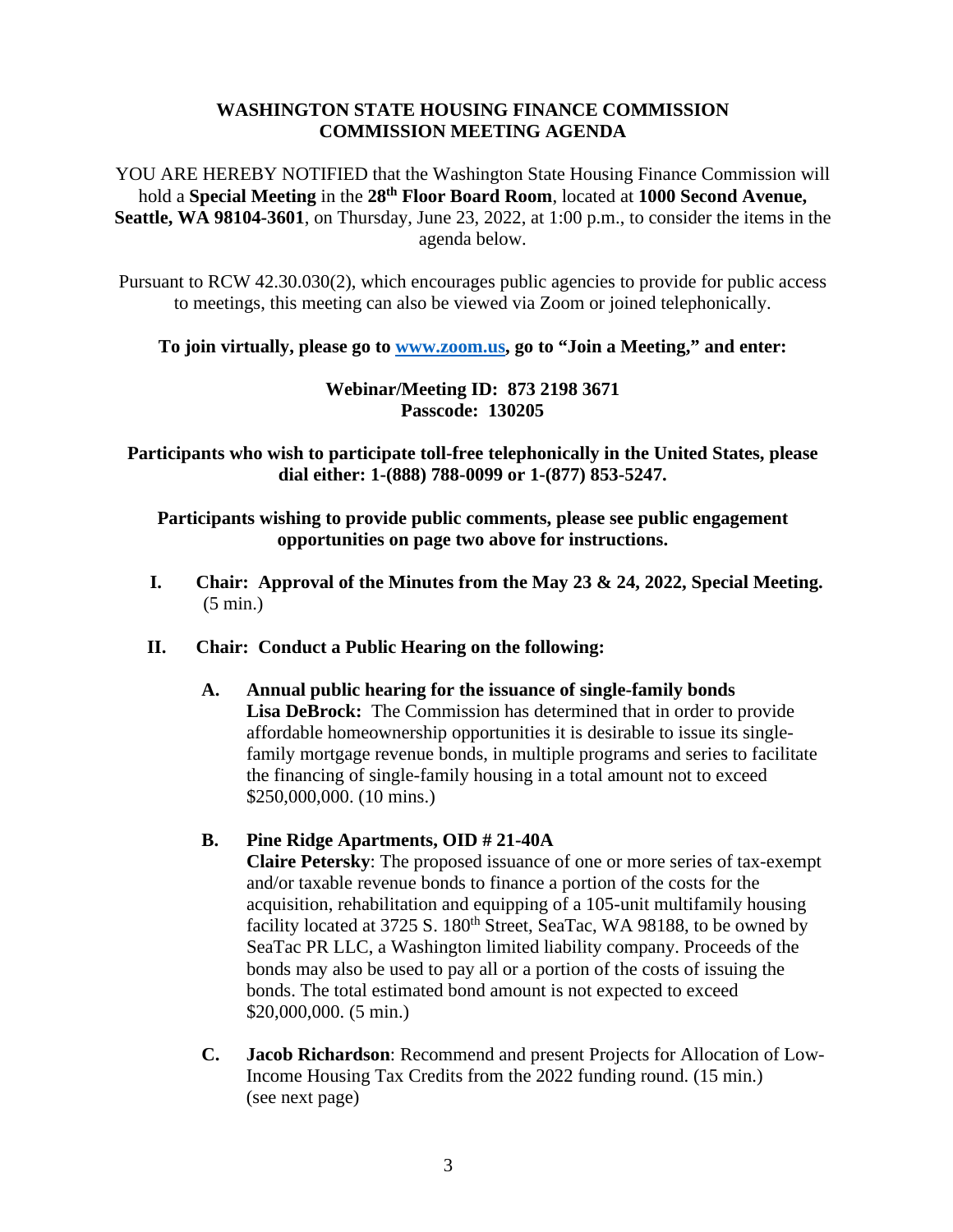| TC# | <b>Project Name</b>                         | City      | County       | Credit Amount |
|-----|---------------------------------------------|-----------|--------------|---------------|
|     | $\vert$ 22-01   Fruitvale Housing           | Yakima    | Yakima       | \$1,333,411   |
|     | $\vert$ 22-10 $\vert$ Good Shepherd Housing | Seattle   | King         | \$2,163,829   |
|     | $\vert$ 22-16 $\vert$ Laurel Manor          | Vancouver | <b>Clark</b> | \$2,163,816   |

## **III. Consider and Act on the Following Action Items:**

## **A. Resolution No. 22-53, Resolution for the 2022 Allocation of Credit for the Housing Tax Credit Program**

**Lisa Vatske**: A resolution authorizing the Executive Director to make reservations and/or allocations of 2022 Housing Tax Credits. (5 min.)

| TC# | <b>Project Name</b>           | City      | County       | <b>Credit Amount</b> |
|-----|-------------------------------|-----------|--------------|----------------------|
|     | $22-01$ Fruitvale Housing     | Yakima    | Yakima       | $\mid$ \$1,333,411   |
|     | $22-10$ Good Shepherd Housing | Seattle   | King         | \$2,163,829          |
|     | $22-16$ Laurel Manor          | Vancouver | <b>Clark</b> | \$2,163,816          |

**B. Resolution No. 22-52, Spokane United Methodist Homes, OID # 21-103A Lisa Vatske:** A resolution amending Resolution 22-29 which approved the issuance of one or more series of tax-exempt and/or taxable revenue bonds for Spokane United Methodist Homes d/b/a Rockwood Retirement Communities, a Washington 501(c)(3) nonprofit corporation. The amendment approves the extension of the delegation to the Executive Director to sign one or more bond purchase agreements prior to December 15, 2022. (5 min.)

# **C. Resolution No. 22-50, Evergreen Ridge Apartments, OID # 22-46A**

Lisa Vatske: A resolution approving the issuance of a tax-exempt revenue bond to finance the acquisition and rehabilitation of an existing apartment project located at 3451 Woburn Street, Bellingham, Washington 98226, to be owned by a single asset entity, the sole member of which is Mercy Housing Northwest, a Washington nonprofit corporation and an organization described under section  $501(c)(3)$ . Proceeds of the bonds may also be used to pay all or a portion of the costs of issuing the bonds. The total estimated bond amount is not expected to exceed \$28,000,000. The public hearing was held May 26, 2022. (5 min.)

# **D. Resolution No. 22-30, Grand Street Commons, OID # 20-95A**

**Lisa Vatske:** A resolution approving the issuance of one or more series of tax-exempt revenue notes to finance a portion of the costs for the acquisition, construction and equipping of a 206-unit multifamily housing facility located at 2201 S. Grand Street, Seattle, WA 98144, to be owned by Grand Street Commons MBH LLLP, a Washington limited liability limited partnership. Proceeds of the notes may also be used to pay all or a portion of the costs of issuing the notes. The total estimated note amount is not expected to exceed \$46,000,000. The public hearing was held January 27, 2022. (5 min.)

# **E. Resolution No. 22-32, Mirabeau Townhomes, OID # 21-37A**

**Lisa Vatske:** A resolution approving the issuance of one or more series of tax-exempt and taxable revenue notes to finance a portion of the costs for the acquisition, construction and equipping of a 72-unit multifamily housing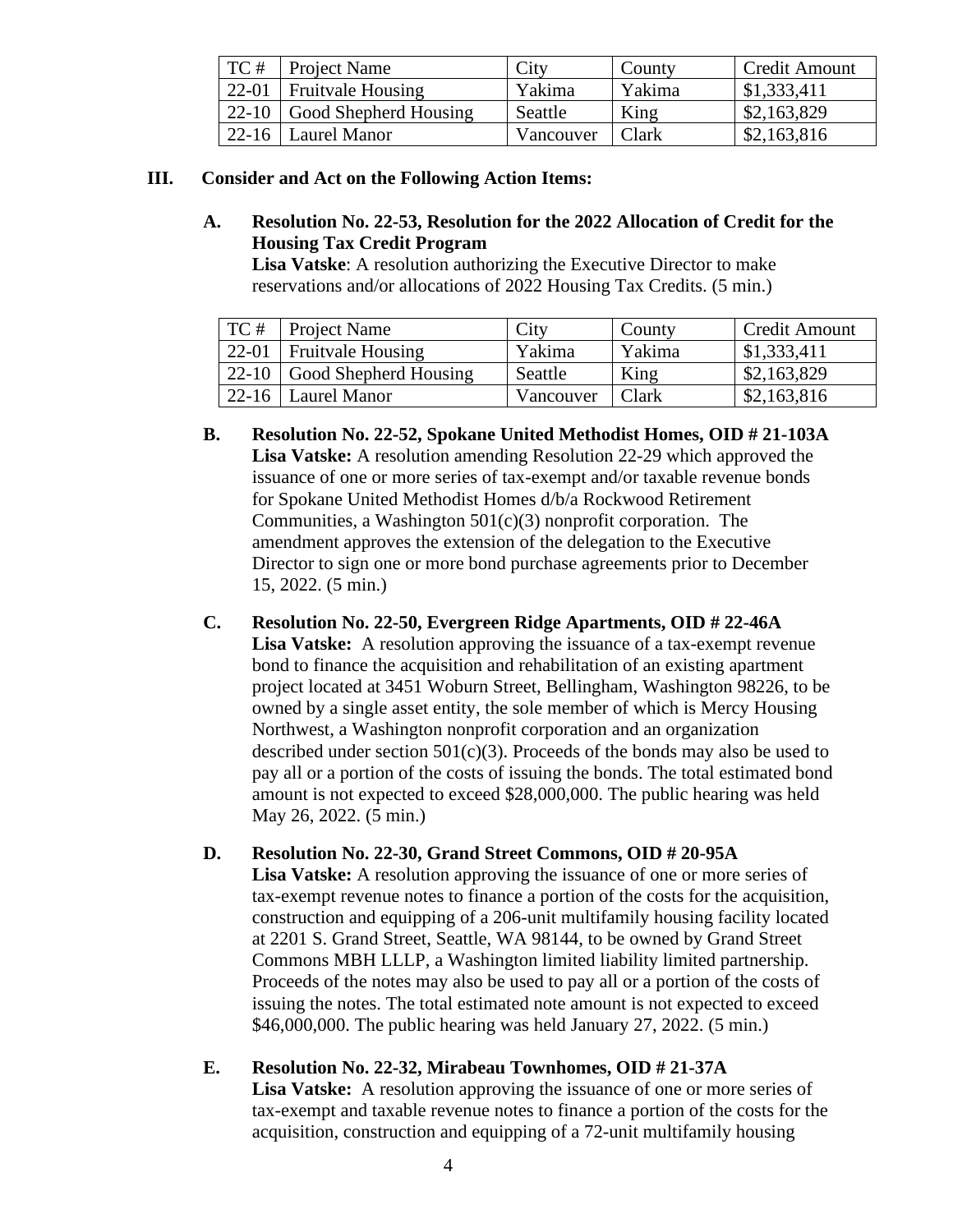facility located at approximately 19400 East Euclid Avenue (an approximately 12-acre rectangular plot South of East Euclid Avenue and North of East Buckeye Avenue), Spokane Valley, WA 99027, to be owned by Mirabeau Townhomes LLC, a Washington limited liability company. Proceeds of the notes may also be used to pay all or a portion of the costs of issuing the notes. The total estimated note amount is not expected to exceed \$12,500,000. The public hearing was held February 24, 2022. (5 min.)

**F. Lisa DeBrock & Dietrich Schmitz: Amortizing DPA Programs** Request to allow for amortizing Down Payment Assistance (DPA) Programs that would facilitate offering a broader range of tools in this current housing market. (10 mins.)

## **G. Resolution No. 22-54, Single Family Resolution**

**Lisa DeBrock:** A Resolution authorizing the issuance and remarketing of Single-Family Mortgage Revenue Bonds, Homeownership Program Bonds, and Special Program Bonds in one or more series, in total amount not to exceed \$250,000,000; re-authorizing the Home Advantage Program, use of undeployed funds to provide liquidity for mortgage loan purchases, payments agreements, and the sale of certificates without the issuance of bonds, all to facilitate the financing of Single-family housing. (10 mins.)

- **H. Operating Budget for Fiscal Year 2023 (July 1, 2022 – June 30, 2023) Fenice Taylor/Lucas Loranger:** Consider and act on a recommendation to approval the Operating Budget for the fiscal year 2023, July 1, 2022 through June 30, 2023. (15 min.)
- **I. Transfer of reserves to Program-Related Investments (PRI) Fenice Taylor/Lucas Loranger:** Consider and act on a recommendation to transfer operating reserves to Program-Related Investments as of June 30, 2022. (5 min.)
- **IV. Informational Report on Department of Commerce Activities.** (10 min.)
- **V. Executive Director's Report** (10 min.)
- **VI. Commissioners' Reports** (10 min.)
- **VII. Chair: Consent Agenda** (5 min.)
	- **A. Homeownership & Homebuyer Education Programs Monthly Activities Report**
	- **B. Multifamily Housing and Community Facilities Monthly Activities Report**
	- **C. Asset Management and Compliance Monthly Activities Report**
	- **D. Financial Statements as of May 31, 2022**